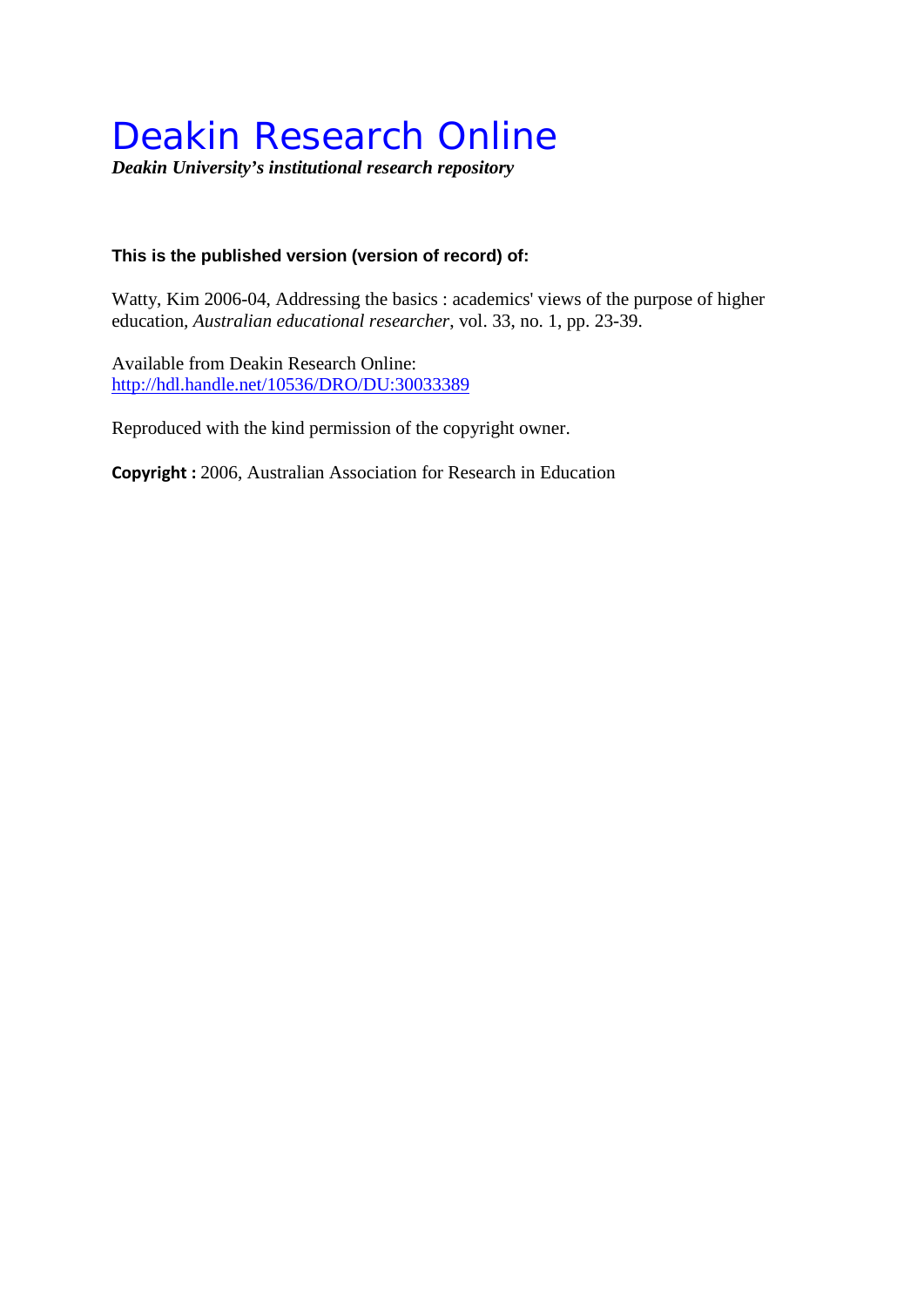## Addressing the Basics: Academics' View of the Purpose of Higher Education

Kim Watty RMIT University

## **Abstract**

*A number of changes have occurred in the higher education sector under the auspices of quality and quality improvement. Much of this change has resulted in a compliance-driven environment (more measures, more meetings, more form-filling and less time for the core activities of teaching and research). It is an environment that seeks to assure all and sundry of the quality of academic programs. Anecdotally, many academics are not convinced that the current systems do, indeed, assure quality. The reasons for this may be many and varied. One suggestion is that differences in perceptions about the purpose of higher education inevitably lead to differences in the definition of quality itself and consequently, differences in systems designed to assure that quality. Understanding what academics think about the purpose of higher education may provide some clues about how they consider quality should be defined.*

*In this research, the focus is on the views of academic accountants in Australia, defined as: academics whose main discipline area is accounting and who are involved in accounting education at an Australian university. The findings of this research show that the respondent group do, in fact, view the purpose of higher education currently promoted in their schools/departments differently from the purpose that they consider ought to be promoted. Such fundamental differences have the potential to influence the motivation and effectiveness of staff undertaking core activities in Australian universities. In addition, articulating the views of this important stakeholder group also has the potential to ensure that their views are considered in the discussions around purpose, quality and performance measures in higher education – all of which impact on the working lives of academic accountants in Australian universities.*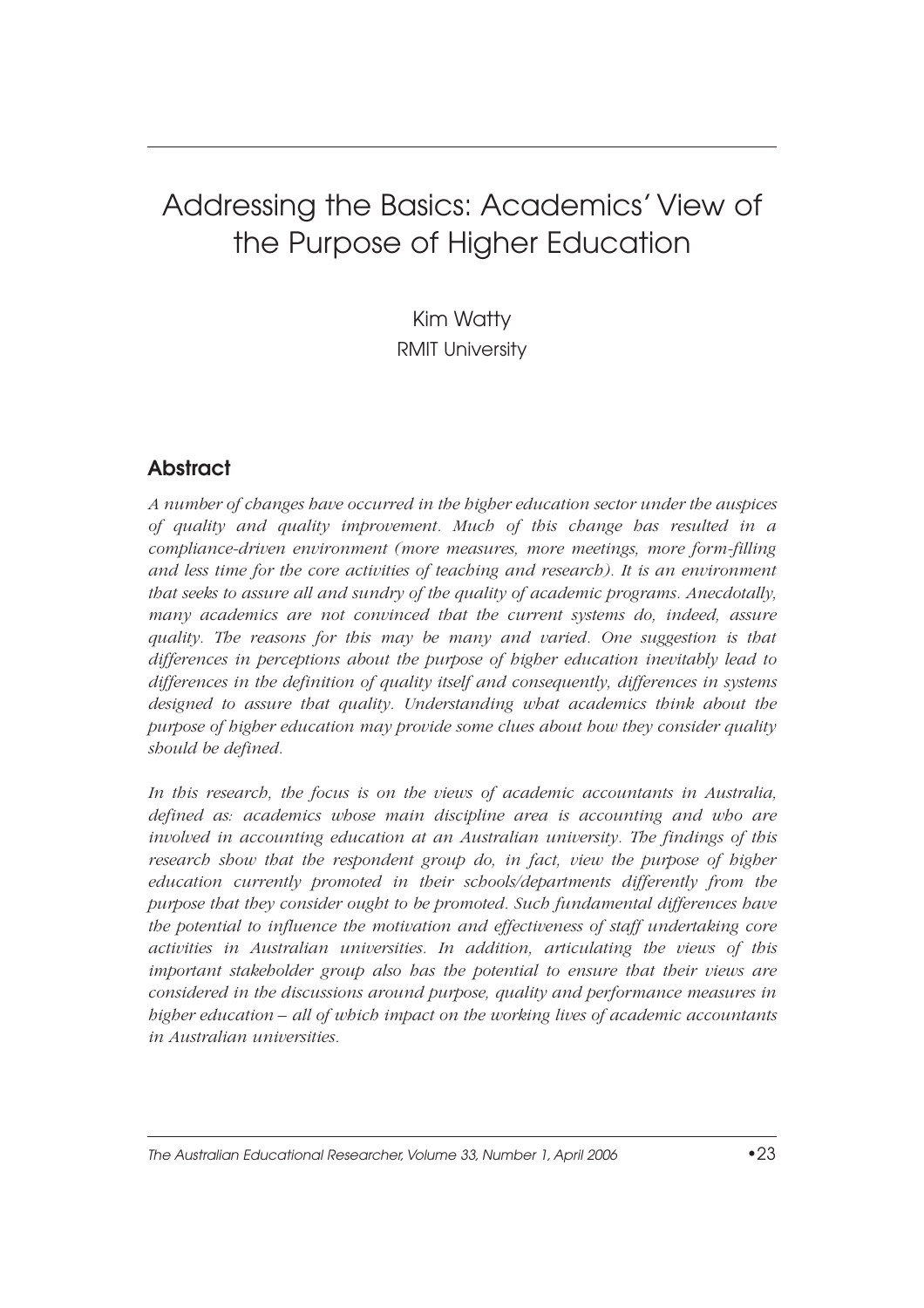## **Introduction**

Quality in higher education is an increasingly contentious and debated issue. Not only because of the links between quality (however defined) and government funding. More importantly, quality lies at the heart of academic work. For this reason, the views of academics on issues around quality in higher education are critical to the debate.

The aim of the major empirical research, of which this paper is one part, was to explain a view of quality in accounting education from the perspective of one stakeholder group – academic accountants. The research problem investigated was: *What are academic accountants' views about quality in accounting education?*

The framing of this question as the research problem acknowledges the difficulties associated with the identification and articulation of this important stakeholder group's views. To date, there is no evidence in the literature of empirical research that has sought to address this problem from the unique perspective of academic accountants. Yet, for those of us working in higher education, it seems abundantly clear that if issues of quality are to be explored, it is those in the academy closest to the student-academic interface that are uniquely placed to provide informed comment.

The discussion presented in this paper reflects two perspectives from academic accountants – their beliefs (what is currently occurring in their schools/departments) and their attitudes (what ought to be occurring). This line of inquiry reflects anecdotal evidence that many academics are concerned, and to some extent disheartened by the changing environment in which they operate. For many, the environment is compliance driven, market focussed and under-resourced.

The paper is organised as follows. First, the literature supporting the focus on academics as a critical stakeholder group is discussed. This is followed by a brief overview of the literature around the purpose of higher education and justification for the selection of the organising framework provided by Barnett (1992a, 1992b), for the research reported in this paper. The research method follows and research questions are developed. Analyses of the data are provided, followed by a discussion section and conclusion, including limitations of the study and areas for further research.

## **The Importance of Academics' Views**

Whilst an academic may be part of several groups within a university, for example, a discipline teaching-group, a research concentration group and/or committees at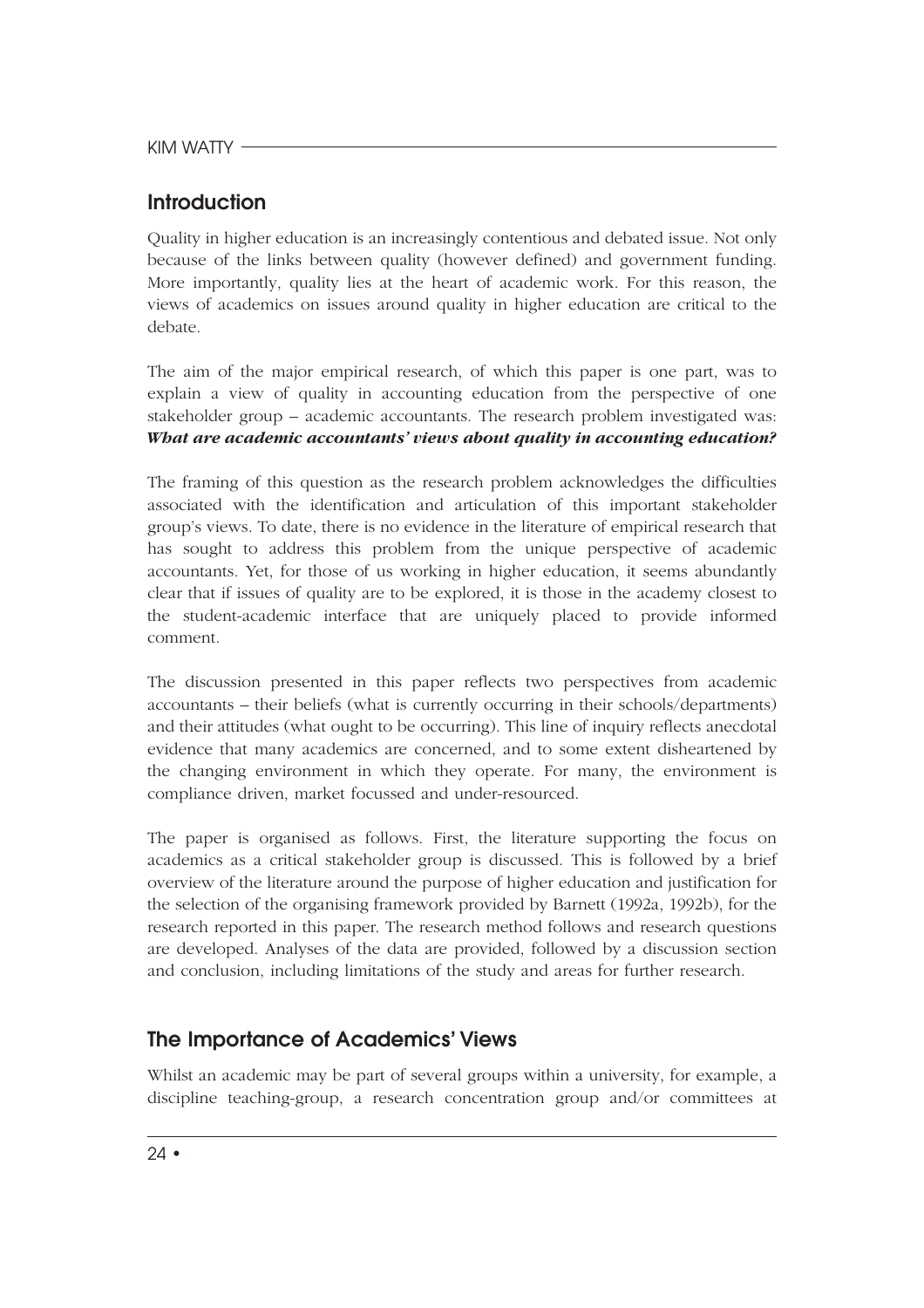faculty or university level several authors agree that it is the local level, the school/department that hosts the discipline, that is the main activity system of most academics (Becher 1987, Knight 2000, Newton 2001, Nixon 1996, Simsek 1994, Trowler 1998). As Wilson (1996) states:

The quality of a university is of course critically dependent on the quality of its academic staff, who perform the research and teaching and interact with students (p. 156).

Wilson's (1996) view is supported by other authors who acknowledge the behaviour of academics as the most critical issue to consider in determining the ultimate performance of an institution (Coaldrake & Stedman 1999, Marginson 2000, McInnes 1992, McInnes et al. 1994). This behaviour occurs primarily in the main activity system for the academic: their schools/departments.

Whilst as part of this empirical investigation research questions are developed, data are analysed and research questions are answered, the following quotation from Giertz (2001) encapsulates the researcher's view of the primary aim and justification for this investigation.

If a point of view will be paid attention to in negotiation it will have to be clearly formulated and convincingly presented. Discussions about quality in higher education often lack clear formulations of the different alternatives. For instance, academics sometimes expect to have their view accepted ('we are the experts') without having to formulate it (it cannot be put into words but 'we know it when we see it'). In a situation where there are many stakeholders and several competing perspectives all claiming supremacy this is not an advisable strategy. A conception that cannot be convincingly explained is a sure loser. The more clearly and convincingly a perspective is described and motivated, the better the possibility to influence what will be regarded as quality in higher education… (p. 6).

The aim of this empirical research is to explain 'clearly and convincingly' a view of the purpose of higher education from the perspective of one stakeholder group – academic accountants. The potential for this outcome to influence and inform those charged with managing the changing higher education sector is one of the intended outcomes of the research.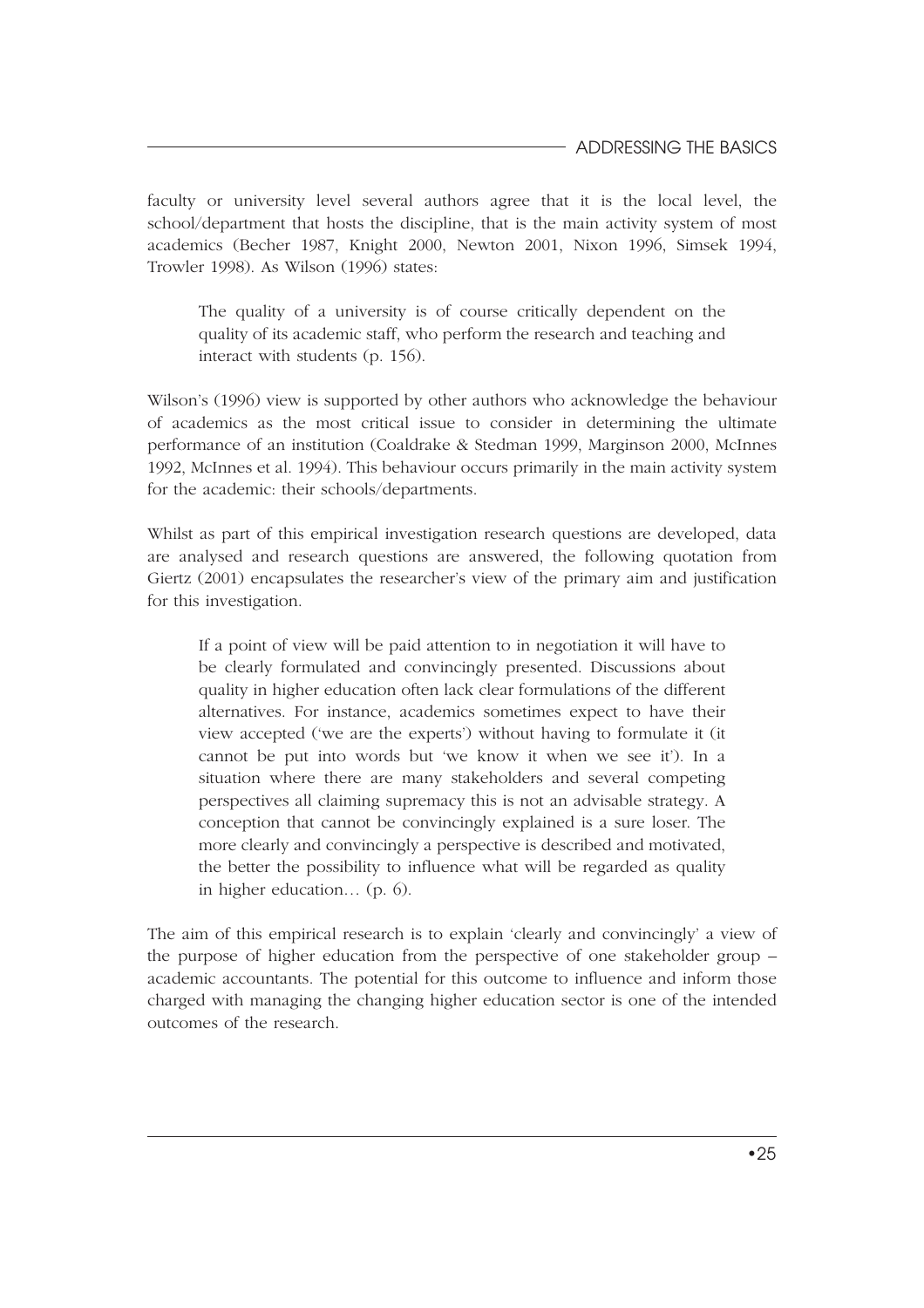## **The Purpose of Higher Education**

The purpose of higher education is a contested issue (Barnett 1992a, Barnett 1992b, Beard 1999, Coady 2000, Gale 2000, Harvey & Green 1993, Heath 2000, McInnes 2000, Middlehurst 1992) because the purpose of a university underpins academic values. However, identifying, articulating and critiquing the views of others about the purpose of higher education are not the focus of this paper. More importantly, the focus is on identifying the views of a key stakeholder group – academic accountants. This is a view previously omitted from the discussion in the literature.

Barnett (1992a) describes a link between the individual perceptions of: (1) the purpose of higher education; (2) views on quality; and, (3) related measures of performance. This relationship is described as a principle:

That is, behind our sense of what constitutes quality, there lies – whether explicitly formed or tacitly held – a view as the ends that higher education should serve. In turn those prior conceptions will generate different methodologies for evaluating quality, and in particular will sponsor alternative sets of performance indicators (Barnett 1992a, p. 5).

It is this relationship that underpins this research, designed to understand how academics view the purpose of higher education. Barnett is not alone in this view. Middlehurst (1992) suggests that fundamental questions are raised about the function and purpose of public sector institutions (including higher education) when aspects of quality are considered.

For example, in Australia, the purposes of higher education are described in the Higher Education Report for the 2003-2005 Triennium (Commonwealth Department of Education Science & Training 2002). As the purpose of higher education is an important aspect of the discussion in this paper, the relevant section from the abovementioned report is reproduced below, in full.

The Government regards higher education as contributing to the fulfilment of human and societal potential, the advancement of knowledge and social and economic progress. The main purposes of higher education are to:

- inspire and enable individuals to develop their capabilities to the highest potential throughout their lives (for personal growth and fulfilment, for effective participation in the workforce and for the benefit of the economy and society);
- advance knowledge and understanding;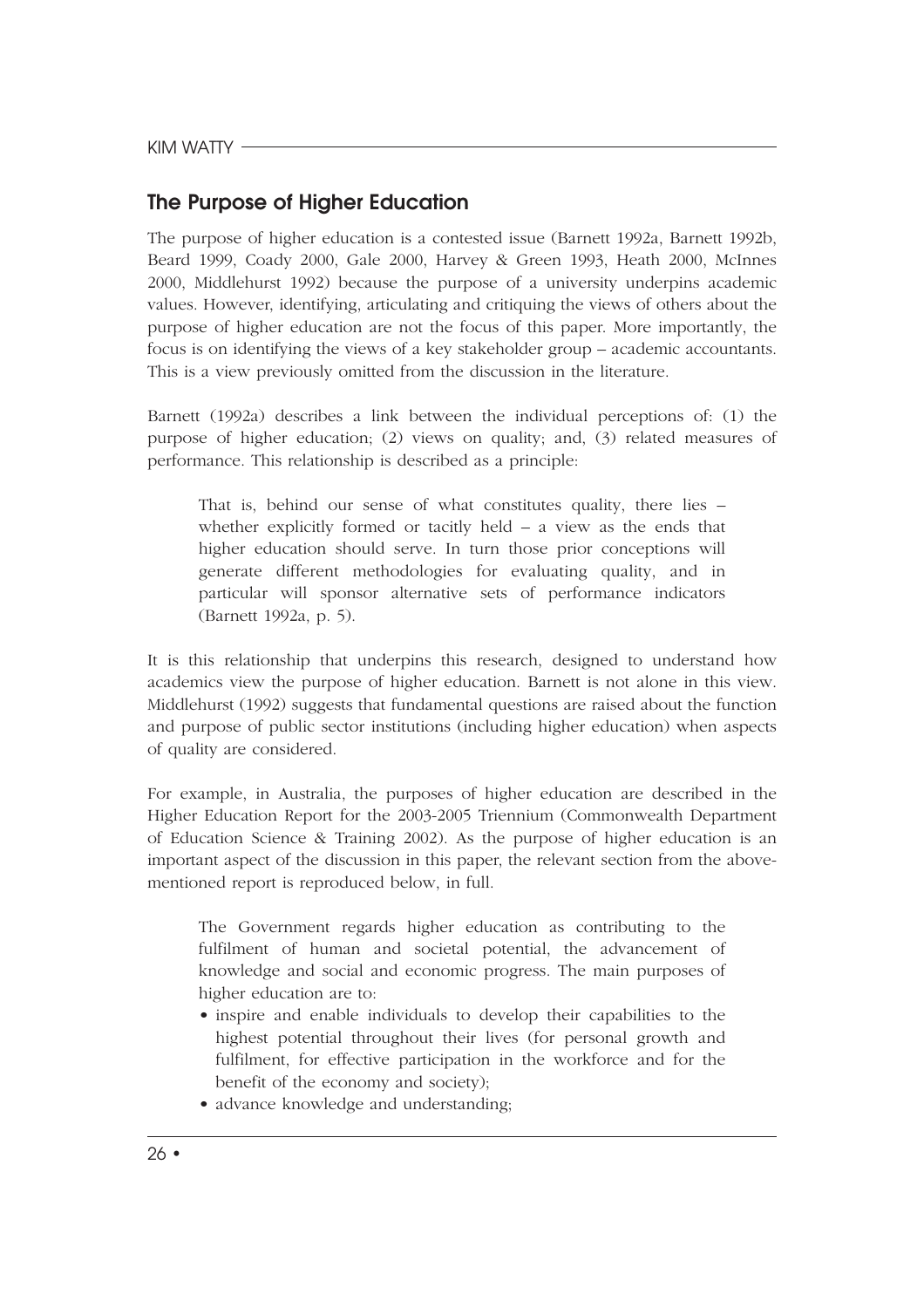- aid the application of knowledge and understanding to the benefit of the economy and society;
- enable individuals to adapt and learn, consistent with the needs of an adaptable knowledge-based economy at local, regional and national levels; and
- enable individuals to contribute to a democratic, civilised society and promote the tolerance and debate that underpins it (p. 1).

If, as Barnett (1992b) suggests, these prescribed purposes of higher education influence conceptions of quality and the methodologies developed to evaluate and monitor quality in higher education, then there is clear potential for the development of complex quality assurance systems aligned to the purposes of higher education stated above. For those of us involved in the higher education sector, the development of these complex systems, designed to assure quality, are often criticised as being irrelevant and little more than yet another compliance activity imposed by administrators.

The motivation to first identify academic accountants' beliefs and attitudes about the purpose of higher education lies in the potential to then identify the perceptions of the same group about quality, and ultimately, the appropriate performance measures of that quality.

In developing the survey instrument for gathering information about purpose, the work of Barnett (1992a, 1992b) provides an organising framework. Barnett (1992a, p. 4) distinguishes between 'dominant and marginal perceptions of the purpose of higher education'. This distinction is elaborated in his publication titled: *Improving Higher Education* (Barnett 1992b). He suggests that four dominant concepts of higher education underlie contemporary approaches to, and definitions of, quality. These are: the production of highly qualified manpower; a training ground for researchers; the efficient management of teaching provision; and a matter of extending life chances. These conceptions are primarily systems-based and focus on aspects of access and labour market provision. This 'contemporary approach' is derived from a point of view external to the educational process.

A different conception of the purpose of higher education is considered when the focus is on the educational process and individual student development. Here, four marginal perceptions of the purpose of higher education are described by Barnett (1992b) as: a continuing, never ending learning experience; the development of an individual's autonomy and integrity; the formation of intellectual abilities and perspectives; and the development of critical reasoning. Barnett (1992b, p. 23) suggests that these conceptions are: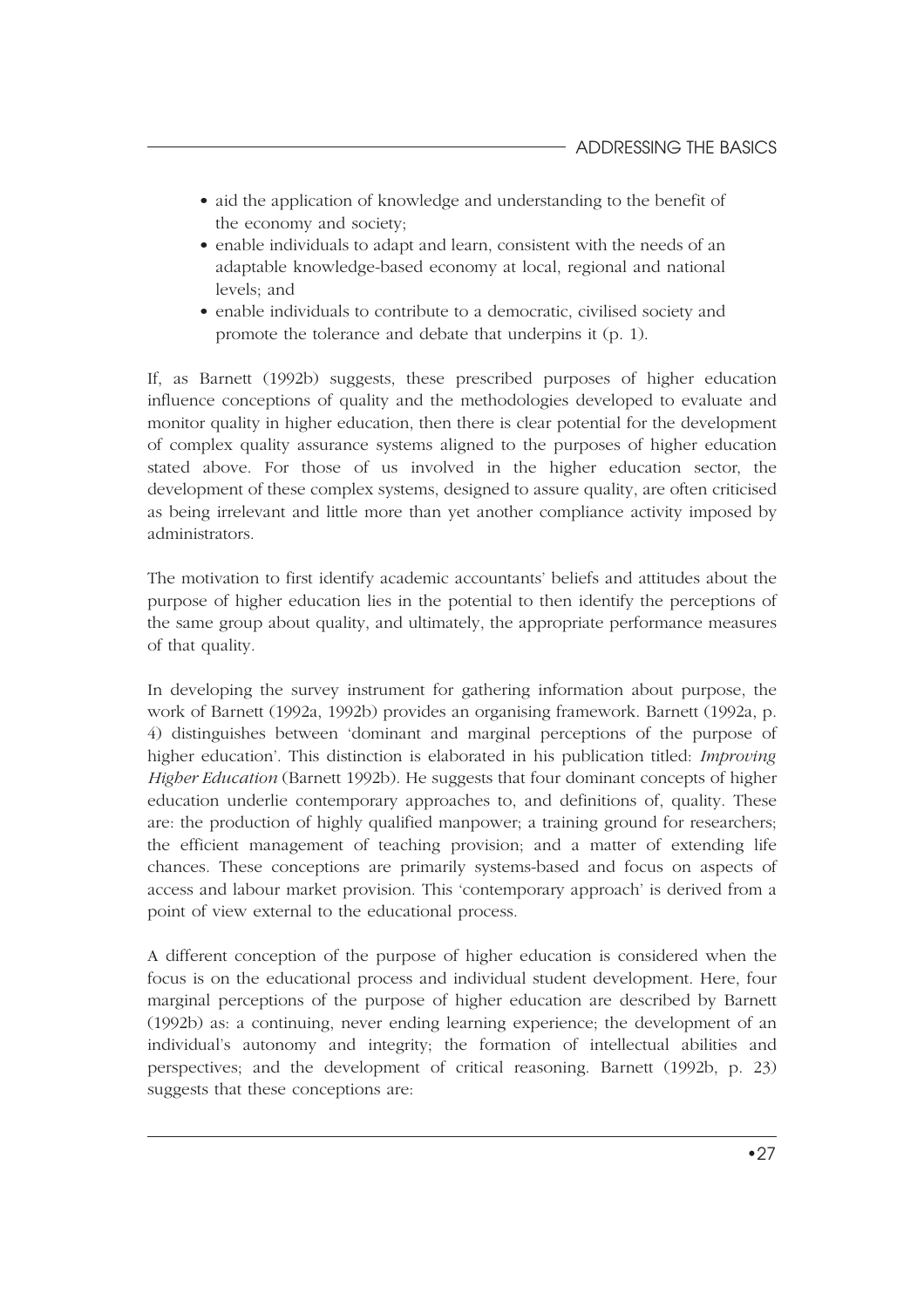'…conceptually connected with the internal purpose and nature of the educational process, with the intended character of the student's development, and with the accompanying student experience that will help to foster that development.'

For this study, Barnett provides the organising framework to consider a variety of views on the complex issue of the purpose of higher education.

## **Research Questions and Method**

The following two research questions are addressed in this paper.

- **1 What are the beliefs and attitudes of academic accountants about the** *purpose of higher education?*
- **2 Is there a** *difference between the beliefs and attitudes* **of academic accountants about the purpose of higher education?**

Research question 1 is descriptive and is examined using frequency counts to identify means and ranks. Appropriate research propositions and null hypotheses will be developed to test research question 2.

#### **Research Method**

The method for this investigation was influenced by two key concerns – the target audience for the research outcomes and the position of the researcher as a 'cultural insider'.

First, an important aim of this research is to deliver research findings that are not only of interest to, but attract the attention of, administrators and policy makers. In the current, evidentiary-based-performance context that is higher education, reporting research findings in a quantitative format that is more readily comprehended and understood by administrators and policy-makers is a desired outcome of this current project. Second, the group of academics of prime interest in this research are academic accountants (accounting is the primary discipline of the author). Researcher independence is important to ensure that the research outcomes are, to the extent possible, viewed as unbiased.

With these key considerations in mind, a survey method was adopted. To achieve a breadth of responses, consideration was given to the viability of surveying all academic accountants: that is, conducting a census, by collecting information about each member of the group – the population (de Vaus 1995). However, a data base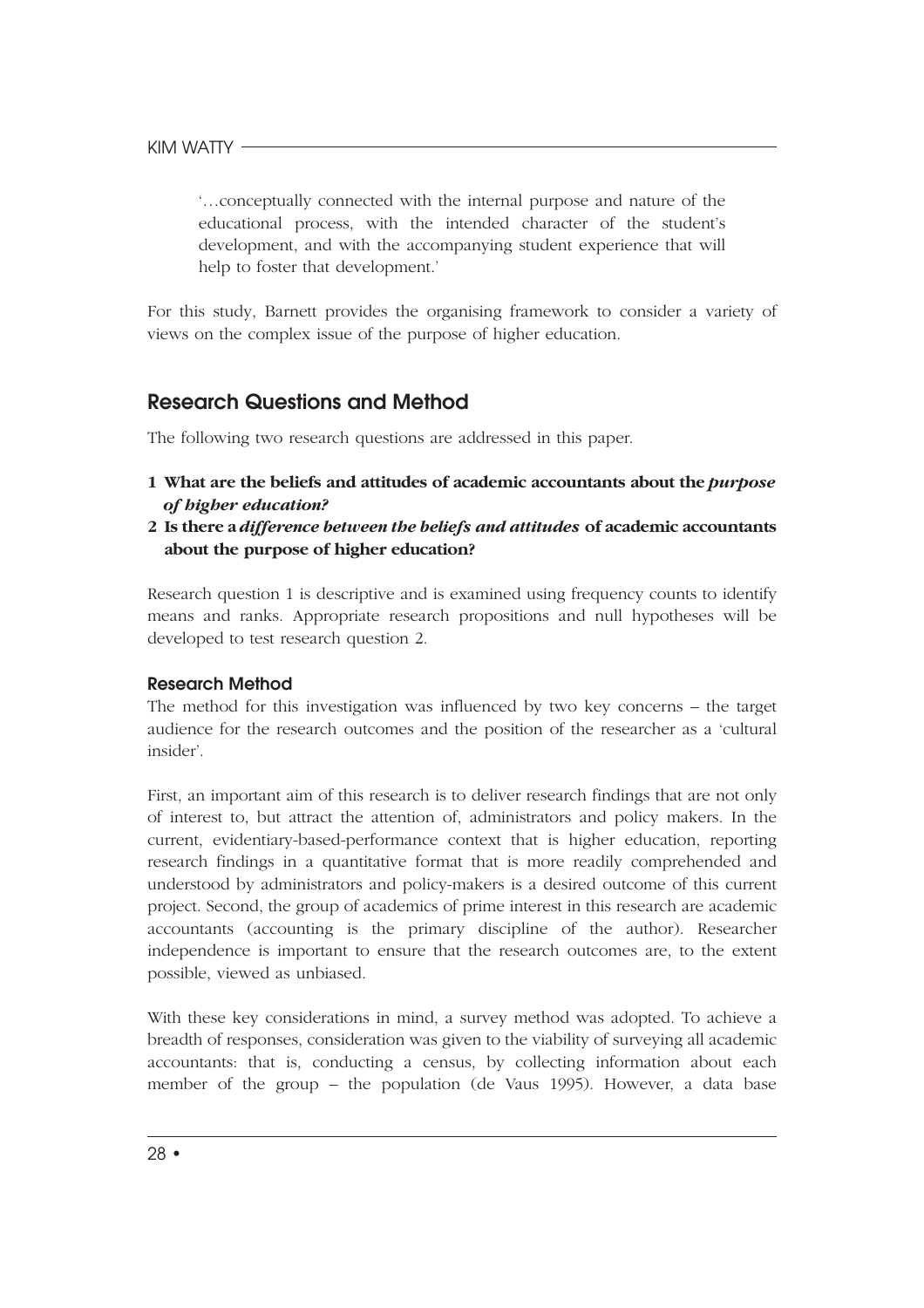identifying the population was not readily available. Therefore the desired breadth of responses were achieved using the Wiley Directory of Accounting (2002-2003). This is a publicly available data-base which contains information about academics teaching in accounting and related disciplines (such as finance and company law) at universities in Australia and New Zealand. The directory is ordered alphabetically and arranged under headings of the University's school/department. The listing has been in existence for approximately 10 years. It is updated annually via a request from Wiley to the relevant school or department. The Directory is a well known and valued publication in higher education in Australia, providing authoritative data compiled locally, and provides information about business academics not available in other publications. A postal survey was distributed to over 800 academics at 39 Australian universities in August 2003. Responses were received from 231 academic accountants from 36 universities. This represents a 28.1% response rate.

## **The Purpose of Higher Education – Comparing Beliefs and Attitudes**

Eight statements about the purpose of higher education, using the framework provided by Barnett (1992a, 1992b) were used to gather data to address the first research question: **What are the beliefs and attitudes of academic accountants about the purpose of HE?** One question sought responses from academic accountants about their beliefs – *what is currently portrayed as the purpose of higher education.* A second question, using the same eight statements about the purpose of higher education sought responses about their attitudes – *what ought to be the purpose of higher education.* Throughout the questionnaire a 1-5 Likert scale was used where 1 is 'strongly disagree', 2 is 'disagree', 3 is 'neutral', 4 is 'agree' and 5 is 'strongly agree'.

In Table 1 the mean score and mean rank of respondent beliefs and attitudes for each of the eight statements are summarised. The purpose of this Table is to highlight differences in frequency counts and mean ranking in the beliefs (what is) and attitudes (what ought to be) of respondents.

Column 2 reveals that academic accountants most often agreed that the purposes of higher education currently promoted in their school/department are:

- the provision of work ready graduates  $(84%)$ ,
- delivering efficient teaching (75%).
- extending opportunities for individuals (62%),
- promoting lifelong learning (59%),
- assisting the formation of intellectual abilities and perspectives (58%), and
- developing critical reasoning (59%).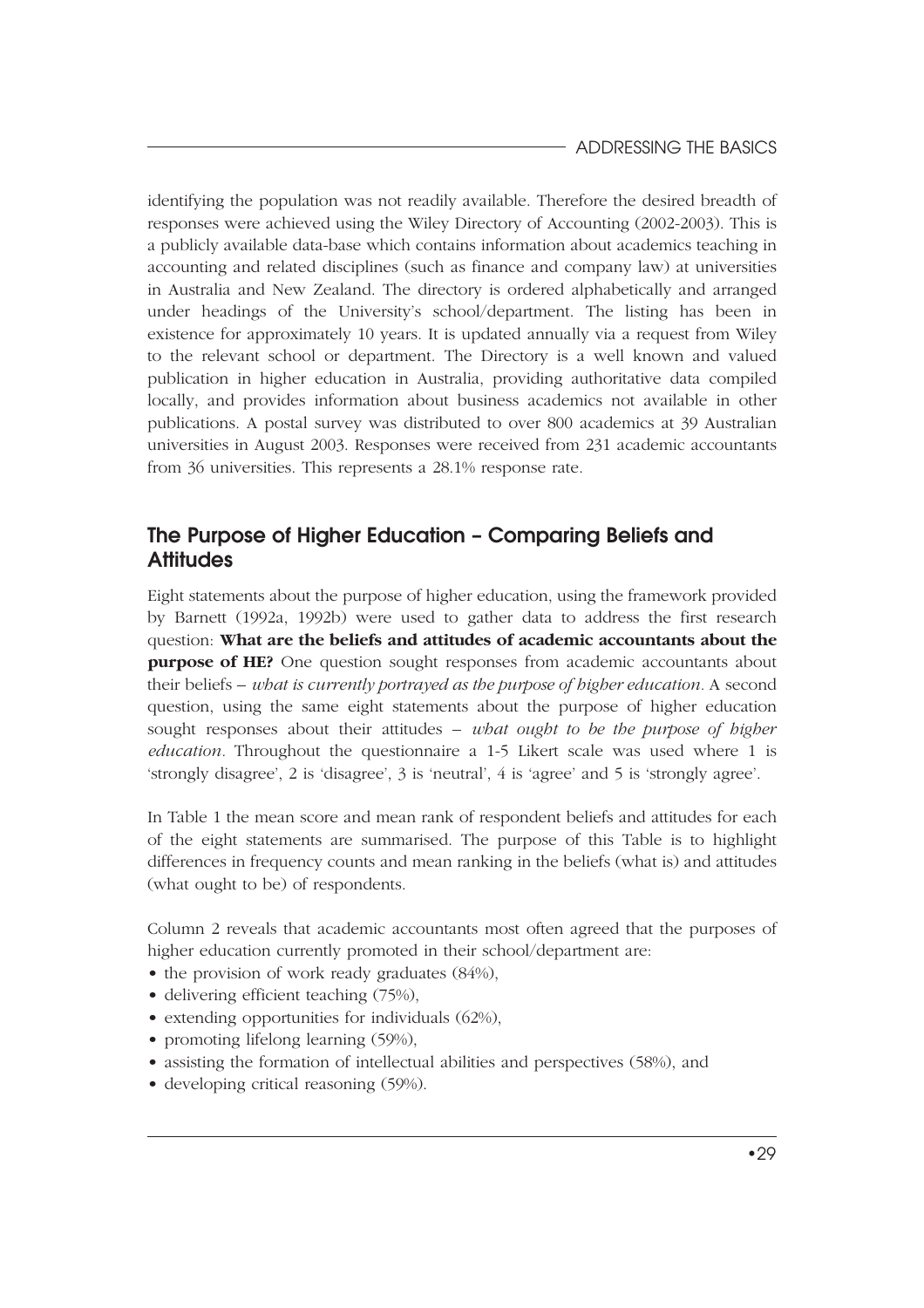|                                                                       | <b>Beliefs</b><br>(What is promoted)<br>Mean (1)<br>Rank $(2)$ |                | <b>Attitudes</b><br>(What should be promoted)<br>Mean (3)<br>Rank (4) |      |
|-----------------------------------------------------------------------|----------------------------------------------------------------|----------------|-----------------------------------------------------------------------|------|
| 1. Provide work-ready graduates                                       | 4.10                                                           |                | 3.83                                                                  |      |
| 2. Deliver efficient teaching                                         | 3.86                                                           | $\mathcal{P}$  | 3.98                                                                  | 6    |
| 3. Extend opportunities for the<br>individual                         | 3.59                                                           | 3              | 4.32                                                                  | 5    |
| 4. Promote life-long learning                                         | 3.58                                                           | $\overline{A}$ | 4.64                                                                  | $=2$ |
| 5. Assist the formation of intellectual<br>abilities and perspectives | 3.53                                                           | 5              | 4.64                                                                  | $=2$ |
| 6. Develop critical reasoning                                         | 3.51                                                           | 6              | 4.75                                                                  |      |
| 7. Develop an individual's autonomy<br>and integrity                  | 3.29                                                           |                | 4.51                                                                  | 4    |
| 8. Train applied researchers                                          | 2.86                                                           | 8              | 3.74                                                                  | 8    |

#### **Table 1**

#### **The Purpose of Higher Education – Mean Responses (Beliefs and Attitudes)**

Minor variations in the orders of the mean rank, and percentage of respondents who agreed/strongly agreed with each statement (bracketed percentages) arise as a result of the mean calculations being based on the 5-point Likert scale.

The level of agreement with the remaining two purposes is noticeably less:

- training applied researchers (27%), and
- developing an individual's autonomy and integrity (42%).

A different result is shown in Column 4, which reveals that academic accountants most often agreed that the purpose of higher education *ought to be* about:

- developing critical reasoning (99%),
- promoting lifelong learning (99%).
- assisting the formation of intellectual abilities and perspectives (99%),
- developing an individual's autonomy and integrity (93%), and
- extending opportunities for the individual (92%).

The level of agreement with the remaining three attributes falls substantially:

- providing work-ready graduates (73%),
- delivering efficient teaching (76%), and
- training applied researchers (66%).

It is worth noting that it is the relative rather than the absolute importance attached to each dimension that is the notable feature. This is because the listed purposes are derived from the literature as those purposes that are appropriate and relevant to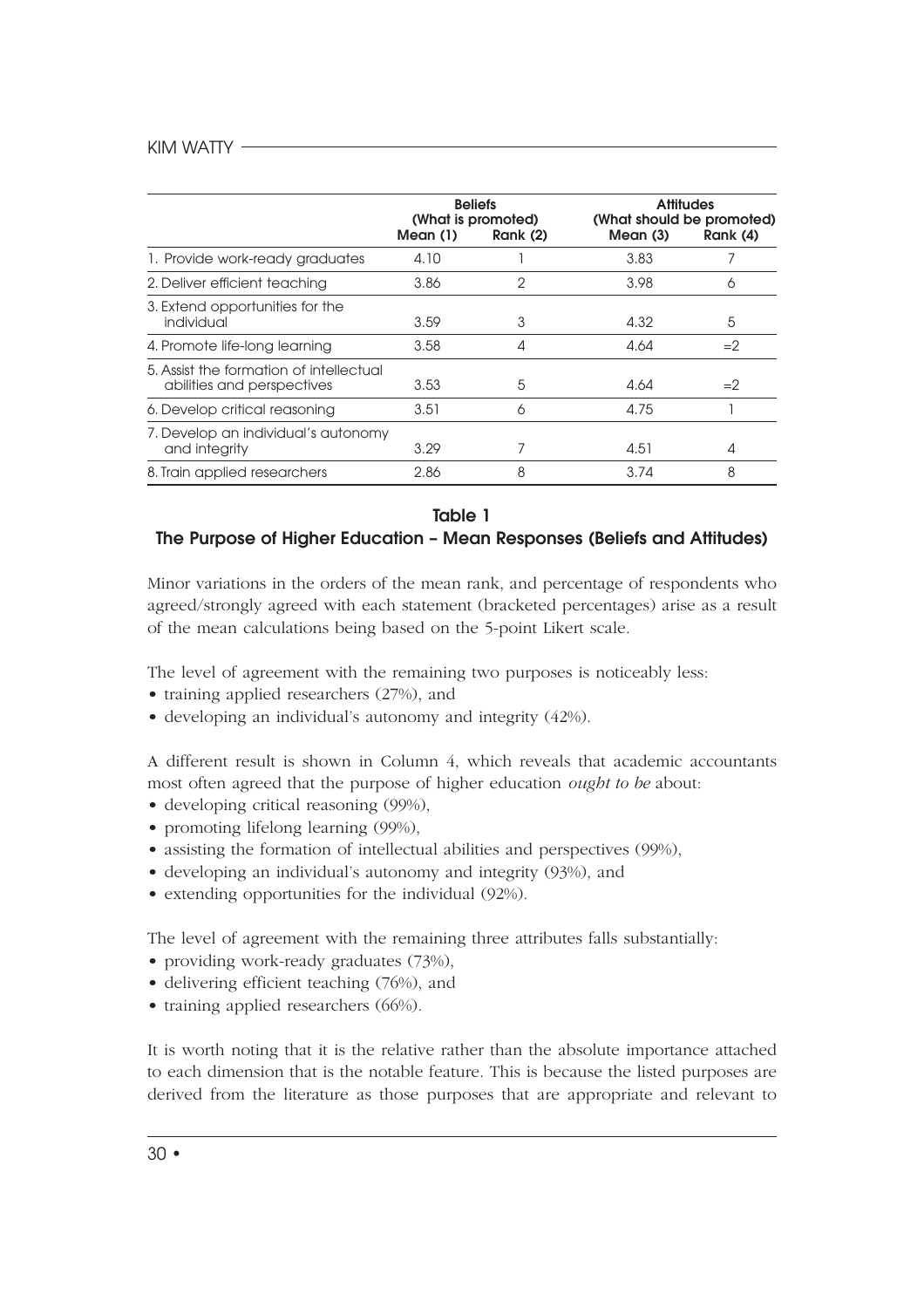higher education, not conflicting. Differences between beliefs and attitudes of particular interest in Table 1 are re-stated in Table 2.

|                                 | <b>Beliefs</b> |          | <b>Attitudes</b> |          |
|---------------------------------|----------------|----------|------------------|----------|
|                                 | Mean (1)       | Rank (2) | Mean (3)         | Rank (4) |
| 1. Provide work-ready graduates | 4.10           |          | 3.83             |          |
| 2. Deliver efficient teaching   | 3.86           |          | 3.98             |          |
| 6. Develop critical reasoning   | 3.51           | Ô        | 4.75             |          |
| 8. Train applied researchers    | 2.86           | 8        | 3 74             |          |

#### **Table 2**

## **The Purpose of Higher Education – Key Differences in Mean Responses (Beliefs and Attitudes)**

Notably, in Table 2:

- the highest ranked belief is that the purpose of higher education is to provide work-ready graduates. This same purpose is ranked 7 when academic accountants consider what the purpose of higher education ought to be (attitudes).
- the delivery of efficient teaching, as a purpose of higher education that ought to be promoted, is ranked 6 (out of a possible 8). It is ranked 2 in terms of the purpose of higher education as it is currently portrayed.
- respondents indicated that the development of critical reasoning ought to be the most important purpose of higher education yet it is ranked 5 in terms of how it is perceived in the current environment.
- the mean responses of academic accountants about beliefs and attitudes were ranked equally on only one aspect – the training of applied researchers. Respondents ranked this aspect last (8), in terms of both their beliefs and attitudes.

Differences in the mean results indicate that academic accountants have different views about the purpose of higher education currently portrayed in their schools/departments (beliefs), and what they consider ought to be the purpose of higher education (attitudes). That is, a gap exists between what academic accountants perceive the extant situation to be in their work environment, and what they believe it ought to be. These differences may reflect or influence the perceptions of quality that academics believe are currently promoted and those that should be promoted in their environment.

For example, respondents indicated that in the current environment 'providing workready graduates' and 'delivering efficient teaching' were the two highest ranked dimensions from the eight considered. These dimensions align with Barnett's (1992a, 1992b) concepts of higher education and underlying definition of quality that is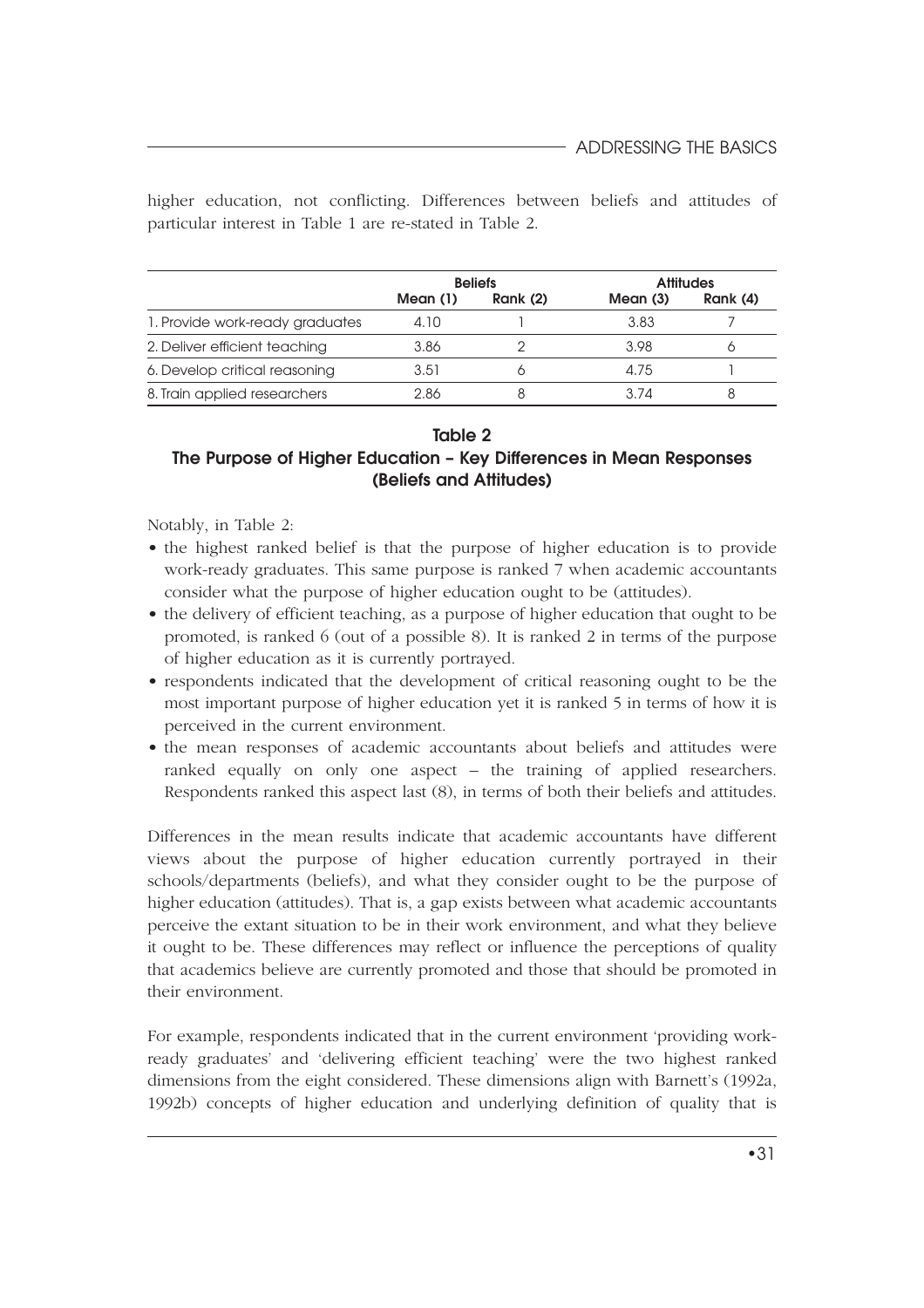focussed on systems and labour market provision. The measurement of these aspects of quality may involve efficiency measures of teaching (input hours and outputs achieved) and graduate employment data. Primarily, these measures are quantitative and relatively easy to develop.

Alternatively, respondents indicated most often that the development of 'critical thinking', the 'promotion of life-long learning' and 'the development of intellectual abilities' ought to be the purposes of higher education. These dimensions align with Barnett's (1992a, 1992b) concept of higher education and underlying definition of quality that is focussed around the educational process and the development of the student as an individual learner. Measuring the quality of these dimensions is somewhat more difficult than the measurement of the systems-based dimensions of quality previously discussed. The seemingly favoured quantitative measures of performance are not so readily appropriate, and just how does one measure critical thinking and life-long learning?

Having identified differences in the frequency counts and rankings of respondent beliefs and attitudes, further testing for any *significant differences* in those beliefs and attitudes follow.

## **Significant Differences**

Determining if there are significant differences between the beliefs and attitudes of academic accountants are reflected in research question 2 – Is there a difference between the beliefs and attitudes of academic accountants about the purpose of higher education? This research question can be re-stated as a proposition, which can then be tested using appropriately worded null hypotheses.

#### **Research Proposition 1**

*Academic accountants' beliefs and attitudes about the purpose of higher education are consistent.*

Analyses to test for significant differences were undertaken across the eight dimensions of purpose, previously listed in Table 1. To allow for this testing, the hypothesis is tested in eight specific forms (one for each dimension of purpose considered).

These eight hypotheses were tested using the Wilcoxon signed-rank test. An analysis of the distributions of these differences for each of the matched pairs shows that there is only one dimension with values at the extremes, indicating that the focus on means is a valid approach in that the results are not averaging out disparate groupings.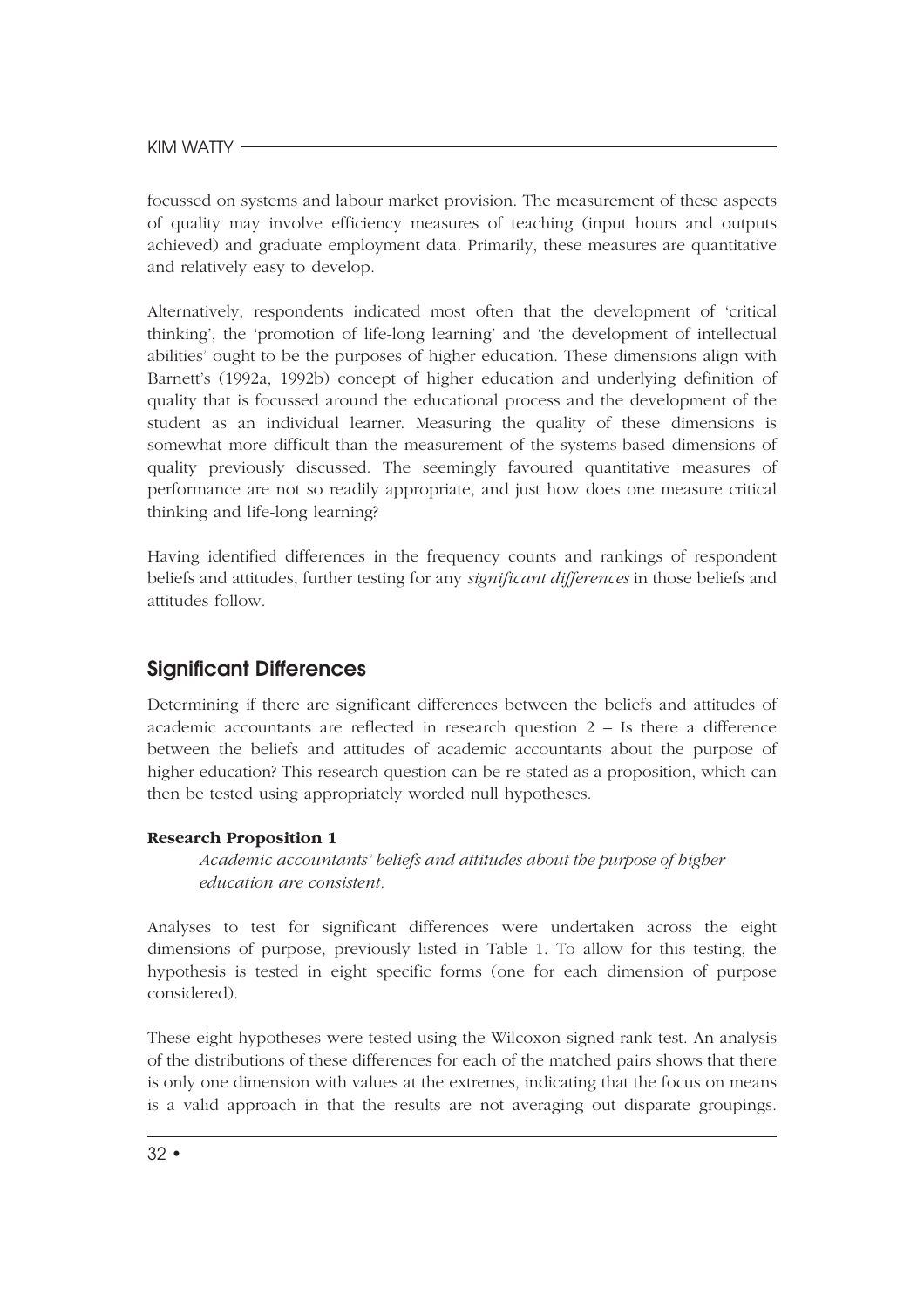Application of the test (Table 3) reveals significant differences for each of the listed purposes of higher education at the 5% level, with the exception of one – deliver efficient teaching: Hypothesis Ho1C.

| <u>u puseu on negume runns – meun runn or beneis is iower mun meun runn or unnuues</u> |                                                      |                                                                                  |                                                    |                                                                        |  |  |  |
|----------------------------------------------------------------------------------------|------------------------------------------------------|----------------------------------------------------------------------------------|----------------------------------------------------|------------------------------------------------------------------------|--|--|--|
|                                                                                        | Ho <sub>1</sub> A<br>Provide work-ready<br>graduates | $H_O$ <sub>B</sub><br>Promote life-long<br>learning                              | HolC<br>Deliver efficient<br>teaching              | <b>HolD</b><br>Develop an<br>individual's<br>autonomy and<br>integrity |  |  |  |
| Z                                                                                      | $-4.090(a)$                                          | $-10.448(b)$                                                                     | $-1.481(b)$                                        | $-10.566(b)$                                                           |  |  |  |
| Asymp. Sig. (2-tailed)                                                                 | .000                                                 | .000                                                                             | .139                                               | .000                                                                   |  |  |  |
|                                                                                        |                                                      |                                                                                  |                                                    |                                                                        |  |  |  |
|                                                                                        | HolE<br>Train applied<br>researchers                 | HolF<br>Assist the formation<br>of intellectual<br>abilities and<br>perspectives | HolG<br>Extend opportunities<br>for the individual | Ho <sub>1</sub> H<br>Develop critical<br>reasoning                     |  |  |  |
| Z                                                                                      | $-9.534(b)$                                          | $-10.509(b)$                                                                     | $-8.796(b)$                                        | $-10.800(b)$                                                           |  |  |  |
| Asymp. Sig. (2-tailed)                                                                 | .000                                                 | .000                                                                             | .000                                               | .000                                                                   |  |  |  |

#### **a Based on positive ranks – mean rank of beliefs is greater than mean rank of attitudes b Based on negative ranks – mean rank of beliefs is lower than mean rank of attitudes**

#### **Table 3**

#### **The Purpose Of Higher Education – Wilcoxon Tests (Beliefs and Attitudes)**

Overall, on the basis of rejecting 7 of the 8 null hypotheses, the research proposition that *academic accountants' beliefs and attitudes about the purpose of higher education are consistent* is not supported. Stated differently, the views of academic accountants about the purpose of higher education currently promoted in their schools/departments are significantly different from their views about what ought to be promoted as the purpose of higher education.

Where these differences exist, there is a potential for differences in the current definition of quality as portrayed in the current environment versus what the purpose of higher education ought to be. As a consequence, similar differences may also exist with respect to the systems designed to assure a particular conception of quality.

## **Discussion**

Findings of a lack of engagement with university systems, and a mistrust of senior management's focus on quality and its assessment and measurement, may be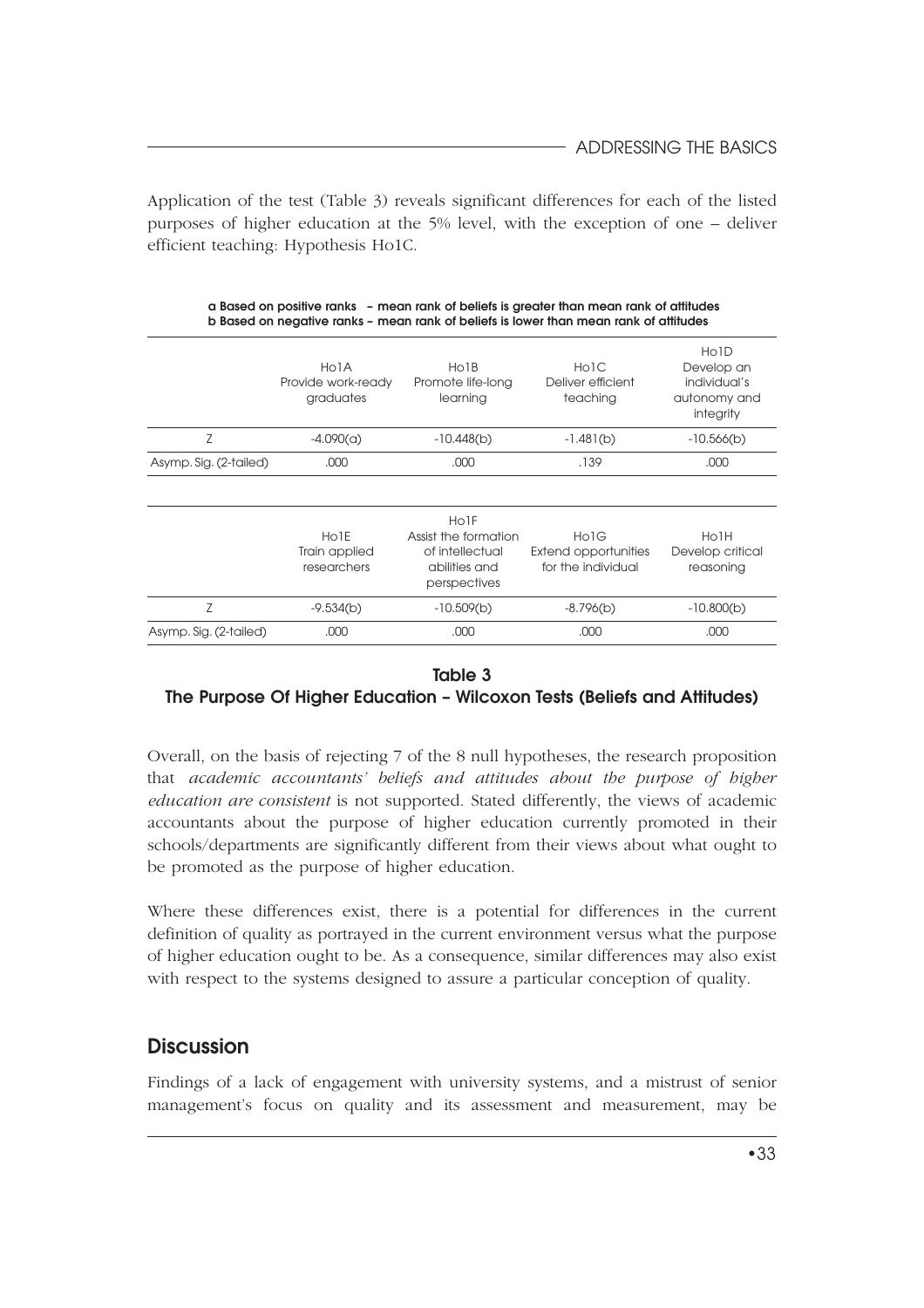explained by what has been found in this research. That is, clear differences in the way academic accountants see the purpose of higher education being promoted in their immediate working environment, and the way they consider it ought to be. Where these fundamental differences exist about the critical issue of 'purpose', a concept that goes to the heart of academic work, reports of a lack of engagement with quality assurance and improvement systems by academic staff can be considered from a different perspective. That is, a perspective that questions the underlying assumptions about purpose (and perhaps quality) often held by those developing quality assurance systems, rather than a simple assertion that academics are disinterested in the quality of their programs.

As previous research has suggested (Giertz 2000), academics are more likely to participate effectively in quality assurance systems that are designed to assure the attributes of quality *they deem important* – attributes which reflect their perceptions of what the purpose of higher education ought to be.

Academic accountants view the provision of work-ready graduates, delivering efficient teaching and extending opportunities for the individual as the key purposes of higher education currently *promoted*. Two of these three purposes were ranked very low in terms of academic accountants' views about what *ought to be* the purpose of higher education, namely, providing work-ready graduates (ranked 7 or second last) and delivering efficient teaching (ranked 6).

Academic accountants more often agreed that the purpose of higher education *ought to be* about developing critical reasoning, promoting lifelong learning and assisting the formation of intellectual abilities and perspectives. These dimensions are consistent with Barnett's (1992a, 1992b) 'marginal perspective' of higher education that is linked to the consideration of higher education as an educational process, focussed on the development of an individual's intellectual and life-long learning capabilities. This view is closely aligned to that of a transformative view of quality in higher education.

'The transformative notion of quality presupposes a fundamental purpose of higher education. It assumes that higher education must concern itself with transforming the life experiences of students, by enhancing or empowering them' (Harvey 1997, p. 140).

The transformative view of quality in accounting higher education will not likely be challenged. It is what higher education has always been, and will continue to be, whether for an elite few or many.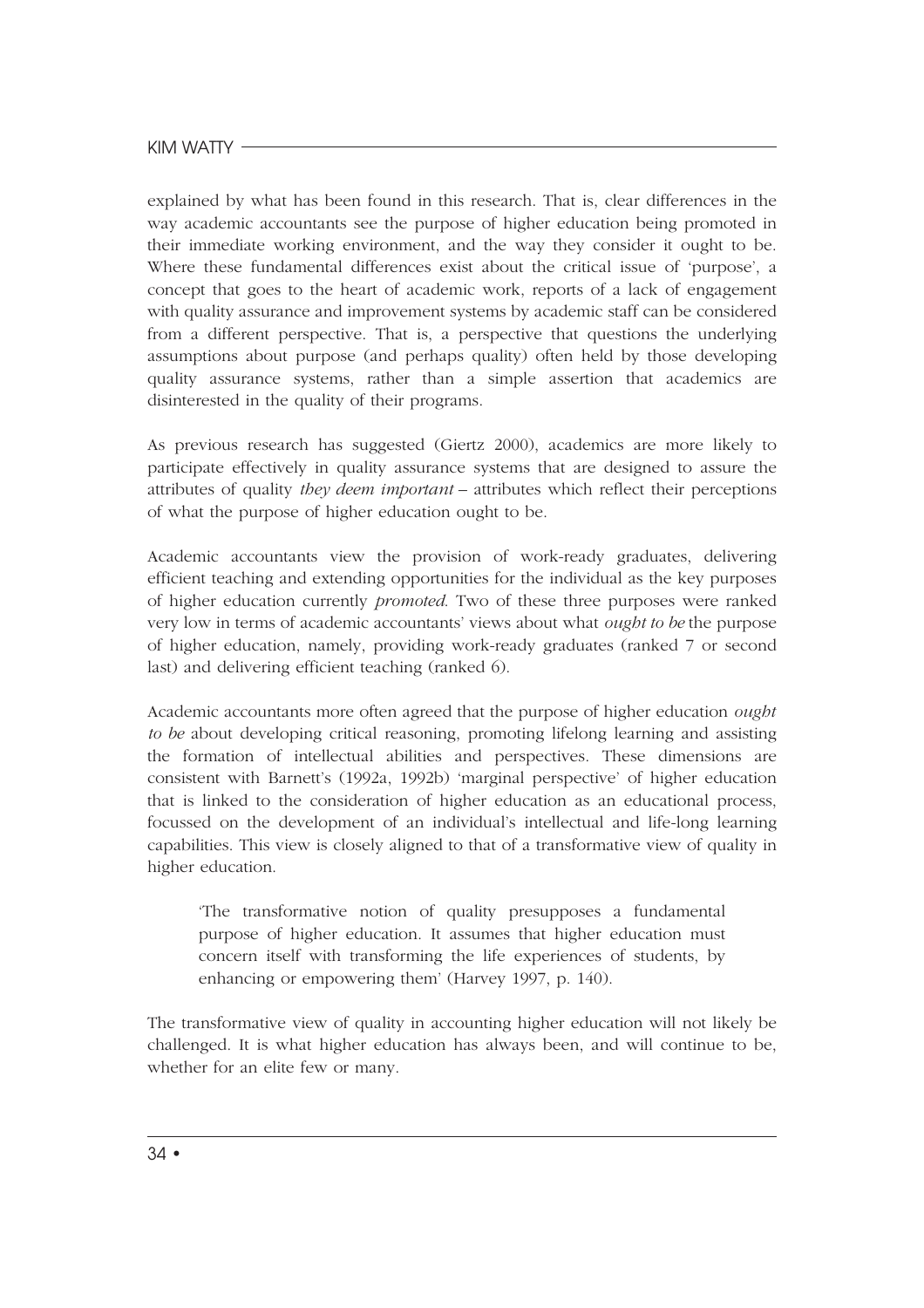''Higher' education is not merely 'additional' education; not simply more of what has gone before. The title signifies a particular kind and, indeed, level of intellectual attainment' (Barnett 1992b, p. 17).

No Vice-Chancellor, external quality agency, university administrator or professional accounting body should dismiss this view. One of the challenges for academics, as those in the university closest to the student-academic interface, is to work towards explicitly stating at every opportunity and especially in formal documentation, their transformative view of quality. This view is based on their attitudes that the primary purpose of higher education ought to be about developing critical reasoning, promoting life-long learning and assisting students to develop their intellectual abilities and perspectives.

A second challenge is for academics in schools/departments to investigate further how this view might be accommodated in the existing, evidence-based higher education sector. The challenge for policy makers is that they recognise the legitimate voices of various stakeholders, particularly academics, in their discussions about the purpose of higher education, quality improvement and quality assurance policies for higher education. Should this not eventuate, there is a risk for universities that the large amounts of resources, both human and financial, currently dedicated to quality assurance and quality improvement programs, will result in little more than an exercise in compliance and form-filling. In this environment, there is potential for scant attention to be paid to addressing issues that are fundamental to ensuring quality in accounting education.

The findings that academic accountants have differing beliefs and attitudes about the purpose of higher education may provide further insights into the research of others who have highlighted varying behaviours of academics in response to university quality and quality assurance initiatives (Newton 1999, Trowler 1998, Vidovich 1998). These researchers found academics responding in a variety of ways to changes in their working environment, implemented under the auspices of quality, quality assurance and/or quality improvements. For example, Trowler (1998) investigated responses to a specific policy as the trigger for evaluating a changing HE environment. The researcher analysed academic responses to what was referred to as a 'critical aspect of change' – the credit framework.

Trowler distilled four broad categories of response from his data. Each group represents a type of behavioural response, not a type of academic (catering for the fact that some academics may move between these categories). The categories are labelled: sinking, swimming, using coping strategies, and policy reconstruction.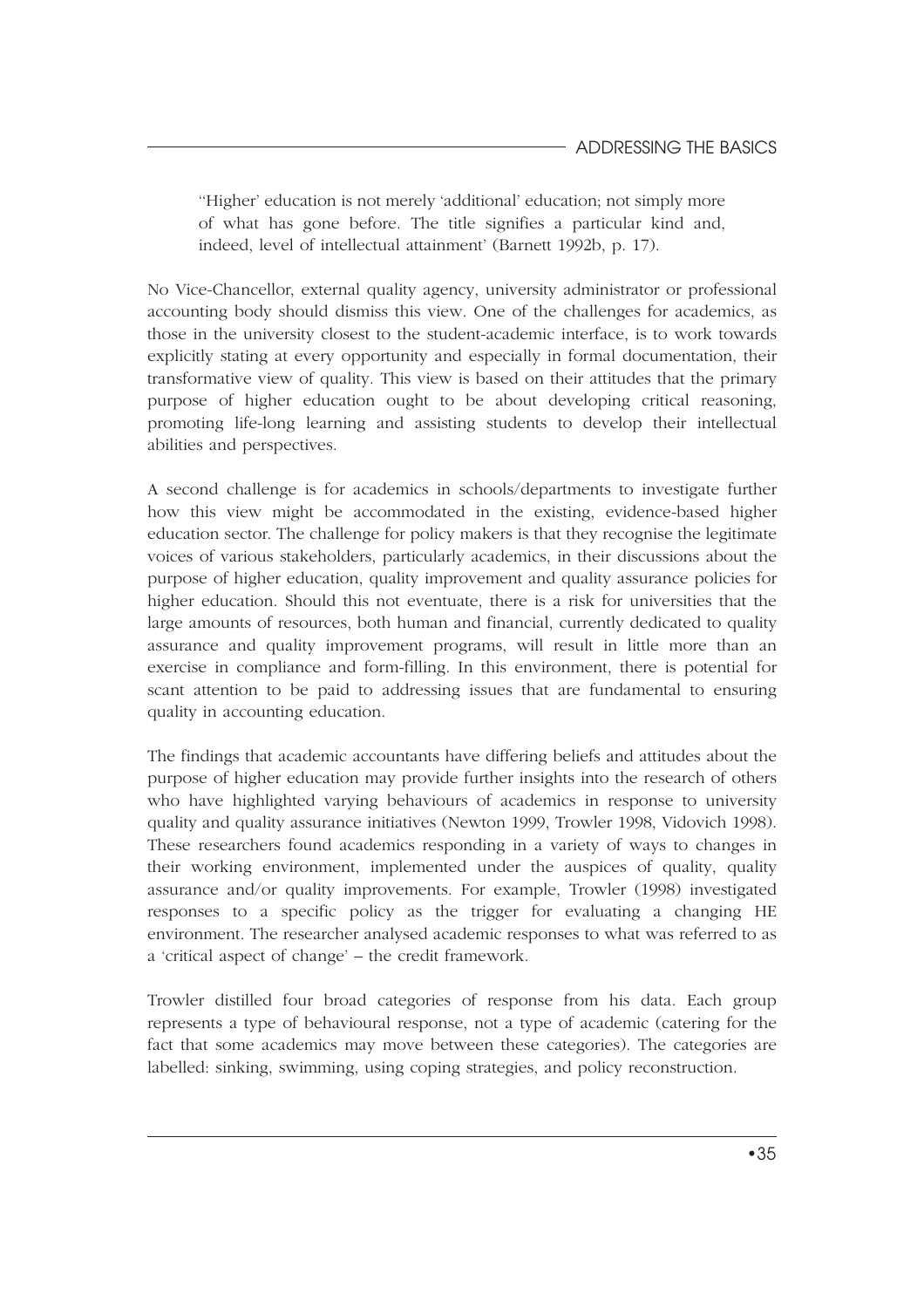In the 'sinking' category, academic responses indicated some level of discontent with the current environment and an acceptance of the current situation. Respondents in this category '…engaged in conformity ritualism and even retreatism' (p. 114). In the 'swimming' category, responses provided evidence of academics that were content and accepting of the status quo; in fact, academics in this category 'thrived' on the changed conditions and viewed the new environment as one of opportunity. 'Using coping strategies' refers to responses indicating a level of discontent and an approach of working around or changing policy at the local level. The final category, 'policy reconstruction', describes a category of responses where academics work around or change policy at the local level and are contented to do so. Trowler refers to these academics as taking '…a robust approach to their working context, acting as movers and shakers' (p. 126).

If we accept that views about quality in higher education are influenced by perceptions about the purpose of higher education, then the design of quality assurance measures and systems will only be effective where they reflect a view of purpose and quality held by those actively engaged in core university activities – academics (Watty 2003).

## **Conclusion**

All too often it is convenient for those charged with the responsibility of managing the changing university environment to assume that academics at the school/department level lack interest in the quality agenda, and at times pay little more than scant attention to the multitude of quality assurance processes that abound. However, the findings of this research indicate that the potential for this may be rooted in fundamental differences in perceptions about the purpose of higher education. These are issues of substance in the working lives of academics, that strike at the heart of what it is to be an academic.

Further, the findings of this research affirm the importance of higher education as a 'higher' form of education; a form that leads to the development of graduate accountants who are critical thinkers and life-long learners. Whether there are adequate resources in the sector to support the development of these capabilities, not easily measured by the seemingly preferred quantitative measures, remains open to conjecture.

Regardless, it appears that academic accountants remain committed to a traditional view of the purpose of higher education. Perhaps it is others in the sector who need to re-assess their perceptions, or as a minimum, consider the views of this important stakeholder group in discussions about purpose and quality in higher education.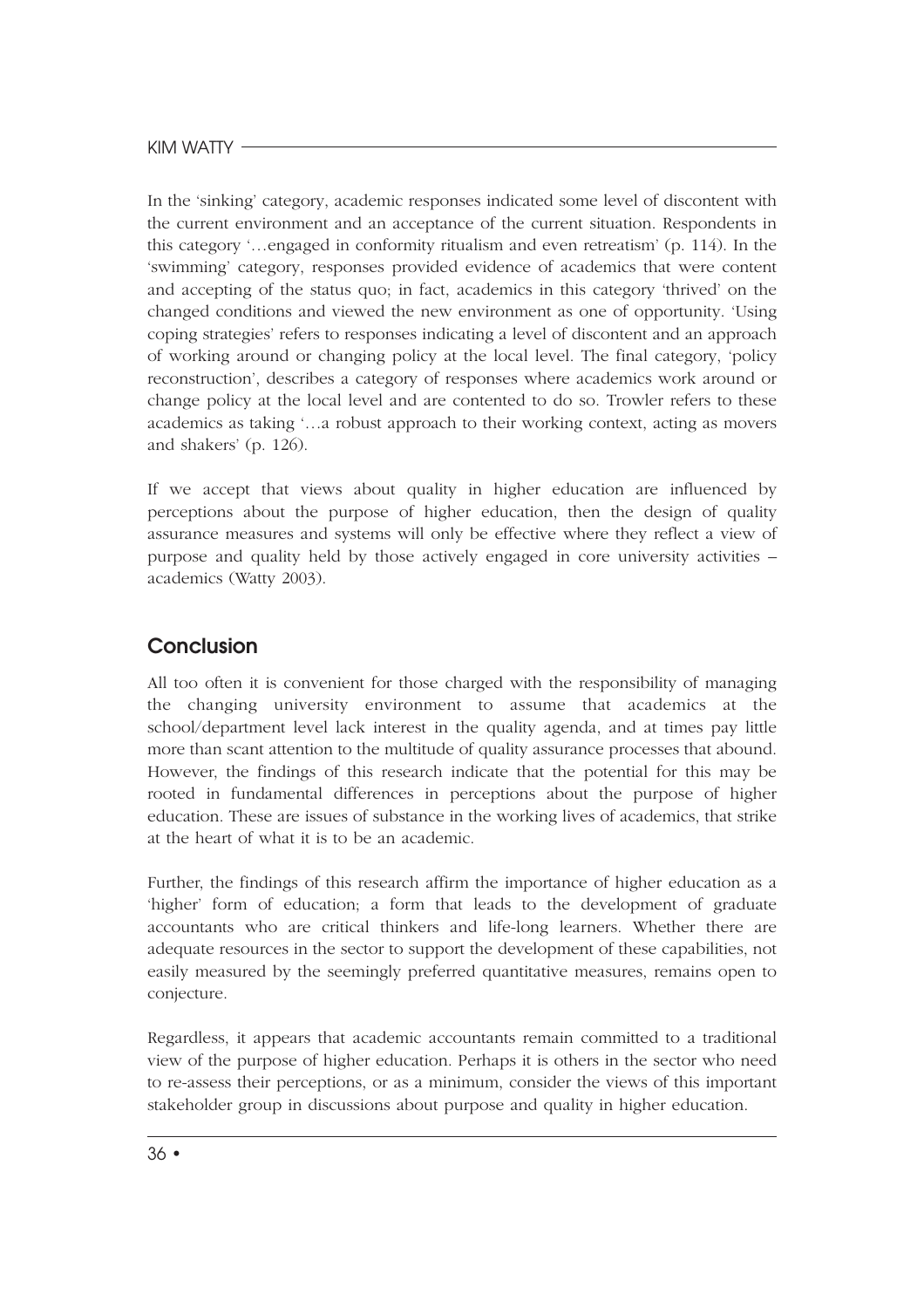Considering the purpose of higher education is a complex and vexed question that is no doubt influenced by many factors not accounted for in the data gathered for this current study. This important aspect accounts for the primary limitation of this research. The decision to conduct a questionnaire survey was explained and justified previously. However, important insights about this complex issue would no doubt be gained as a result of the type of data that might be gathered using face-to-face interviews.

A second limitation of the study relates to the common criticism of self-selection in response to survey questionnaires. Whether a non-respondent has refused to participate in the survey or is simply indifferent with respect to the topic under investigation remains open to conjecture (Zigmund 2000).

When considering further research, the methodology adopted in this research may be applied across a variety of disciplines in the higher education sector. Research of this nature continues to address the important issue of articulating academics' views about important issues in higher education.

Having identified the views of academic accountants about the purpose of higher education, further research may identify their views about quality in accounting education specifically. After collecting and analysing that data, the espoused link between the purpose of higher education and definitions of quality (Barnett 1992a, 1992b) can be investigated.

## **References**

- Barnett, R. (1992a) The idea of quality: voicing the educational, *Higher Education Quarterly*, vol. 46, no. 1, pp. 3-19.
- Barnett, R. (1992b) Improving Higher Education: Total Quality Care, The Society for Research in Higher Education and Open University Press, Buckingham UK.
- Barnett, T. (1988) Entry and exit performance indicators: some policy and research issues, *Assessment and Evaluation in Higher Education*, vol. 13, no. 1, pp. 16-30.
- Beard, C. A. (1999) The quest for academic power, *The Journal of Higher Education*, vol. 70, no. 5, pp. 572-578.
- Becher, T. (1987) Disciplinary discourse, *Studies in Higher Education*, vol. 12, no. 3, pp. 261-274.
- Coady, T. (2000) Universities and the ideal of inquiry, in T. Coady, ed., Why Universities Matter, Allen and Unwin, St Leonards NSW.
- Coaldrake, P. & L. Stedman (1998) On the Brink: Australia's Universities Confronting their Future, University of Queensland Press, St. Lucia QLD.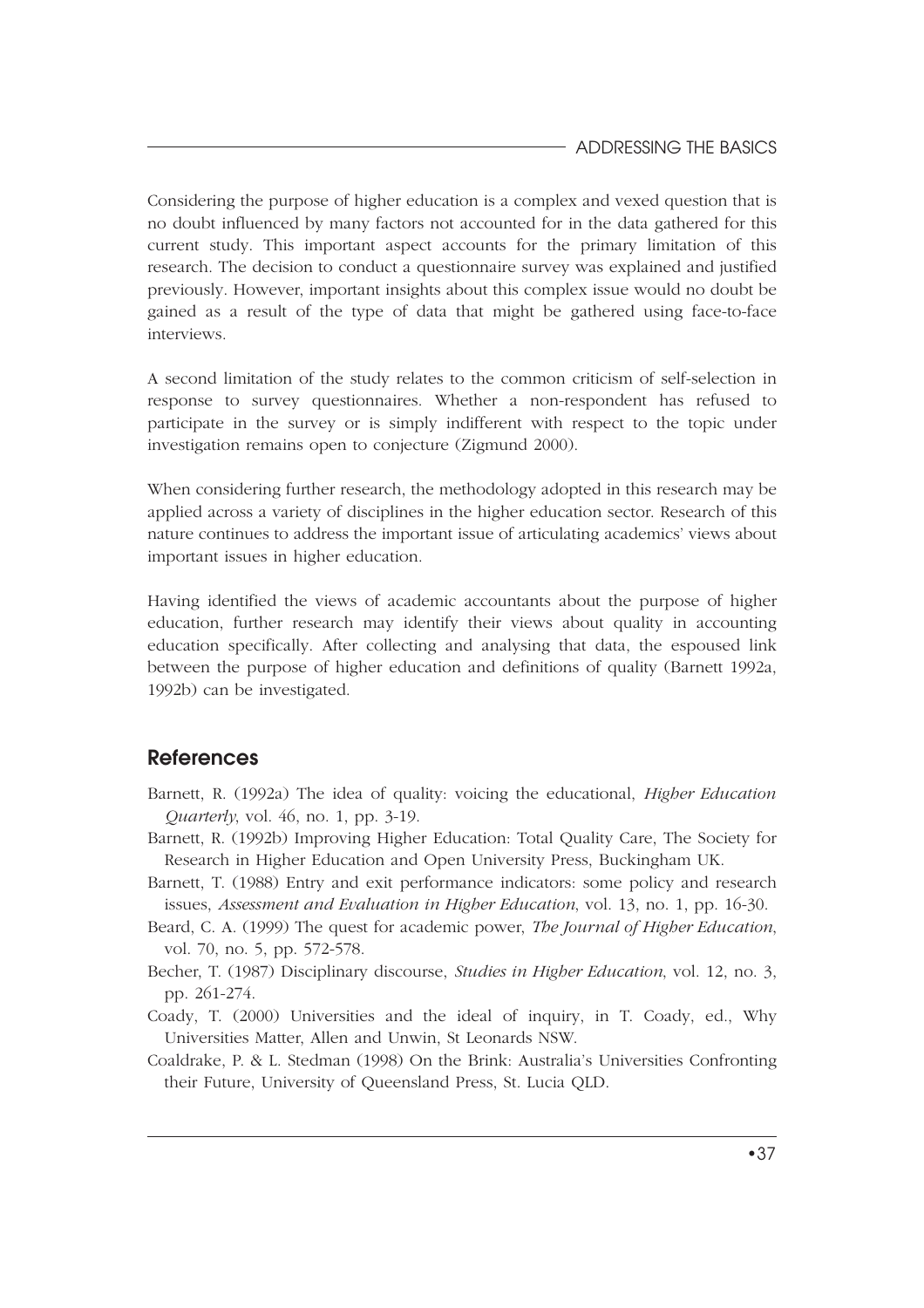- Department of Education Science and Training (2002) Higher Education Report for the 2003 to 2005 Triennium, DEST, Canberra.
- Gale, T. (2000) Review essay putting academics in their place, *Australian Educational Researcher*, vol. 27, no. 2, pp. 121-136.
- Giertz, B. (2000) The quality concept in higher education, Paper presented at the TQM for Higher Education Institutions II, Verona Italy, 30-31 August.
- Giertz, B. (2001) Anything goes? The concept of quality revisited, Paper presented to the Sixth Quality in Higher Education Seminar – The End of Quality?, Birmingham UK, 25-26 May.
- Harvey, L. and D. Green (1993) Defining quality, *Assessment and Evaluation in Higher Education*, vol. 18, no. 1, pp. 9-34.
- Harvey, L. (1997) Quality is not free! Quality monitoring alone will not improve quality, *Tertiary Education and Management*, vol. 3, no. 2, pp. 133-43.
- Heath, P. (2000) Education as citizenship: appropriating a new social space, *Higher Education Research and Development*, vol.19, no. 1, pp. 43-57.
- Knight, P. T. & P. R. Trowler (2000) Department-level cultures and the improvement of learning and teaching, *Studies in Higher Education*, vol. 25, no. 1, pp. 69-83.
- Marginson, S. (2000) Rethinking academic work in the global era, *Journal of Higher Education*, vol. 22, no. 1, pp. 23-35.
- Mclnnes, C. (2000) Changing academic work roles: the everyday realities challenging quality in teaching, *Quality in Higher Education*, vol. 6, no. 2, pp. 143-152.
- McInnes, C., M. Powles & J. Anwyl (1994) Australian Academics' Perspectives on Quality and Accountability, Centre of Study of Higher Education, University of Melbourne, Melbourne.
- Mclnnes, C. (1992) Changes in the nature of academic work, *Australian Universitie' Review*, vol. 35, no. 2, pp. 9-12.
- Middlehurst, R. (1992) Quality: an organising principle for higher education, *Higher Education Quarterly*, vol. 46, no. 1, pp. 20-38.
- Newton, J. R. (1999) A Longitudinal Participant Observer Study of the Influence of Context on the Development and Implementation of a Quality Assurance System in a College of Higher Education, PhD thesis, University of Wales.
- Newton, J. (2001) Views from below: academics coping with quality, Paper presented at the Sixth Quality in Higher Education Seminar – The End of Quality?, Birmingham UK, 25-26 May.
- Nixon, J. (1996) Professional identity and the restructuring of higher education, *Studies in Higher Education*, vol. 21, no. 1, pp. 5-16.
- Simsek, H. & K. S. Louis (1994) Organizational change as paradigm shift, *Journal of Higher Education*, vol. 65, no. 6, pp. 670-695.
- Trowler, P. R. (1998) Academics Responding to Change: New Higher Education Frameworks and Academic Cultures, The Society for Research into Higher Education and Open University Press, Buckingham UK.